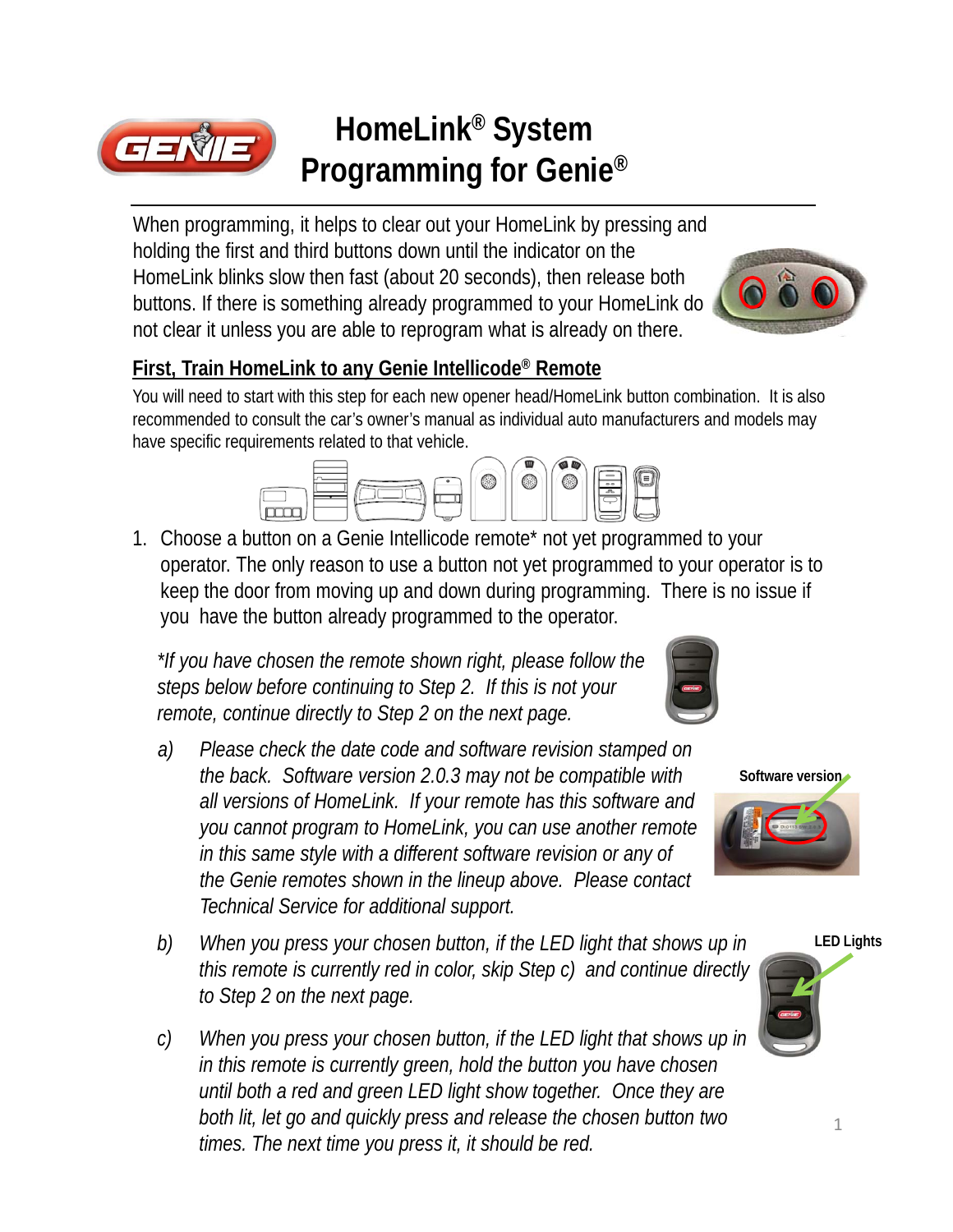

# **HomeLink® System Programming for Genie®**

*continued…*

2. Choose the button on your HomeLink that you want to use to open your door.

If you are using one of the remotes shown below, continue with Step a). If you are *not* using one of these remotes below, continue to Step b) at the bottom.

a) If you are using the three button remote shown right: From the previous Step 1 c), please hold the same button you changed to the red LED for approximately 10 seconds *prior* to pressing your HomeLink button (until both a red and green LED light show again on this remote). Once both the red and green LEDs light up, *then* press your HomeLink button down as well – holding both sets of buttons down until the indicator on the HomeLink blinks slow and then fast. Once it goes fast, release both buttons.

You are now ready to program your HomeLink to an opener. In the following pages, please find the document that suits your situation and continue programming.

If you are using the one button remote shown right:

Please hold the button for approximately 10 seconds *prior* to pressing your HomeLink button, *then* press your HomeLink button down as well – holding both sets of buttons down until the indicator on the HomeLink blinks slow and then fast. Once it goes fast, release both buttons.



You are now ready to program your HomeLink to an opener. In the following pages, please find the document that suits your situation and continue programming.

b) Hold down both the remote button and your HomeLink button at the same time. As you hold both buttons down, the indicator on your HomeLink should blink slow then fast. Once it goes fast, release both buttons.

**LED Lights**

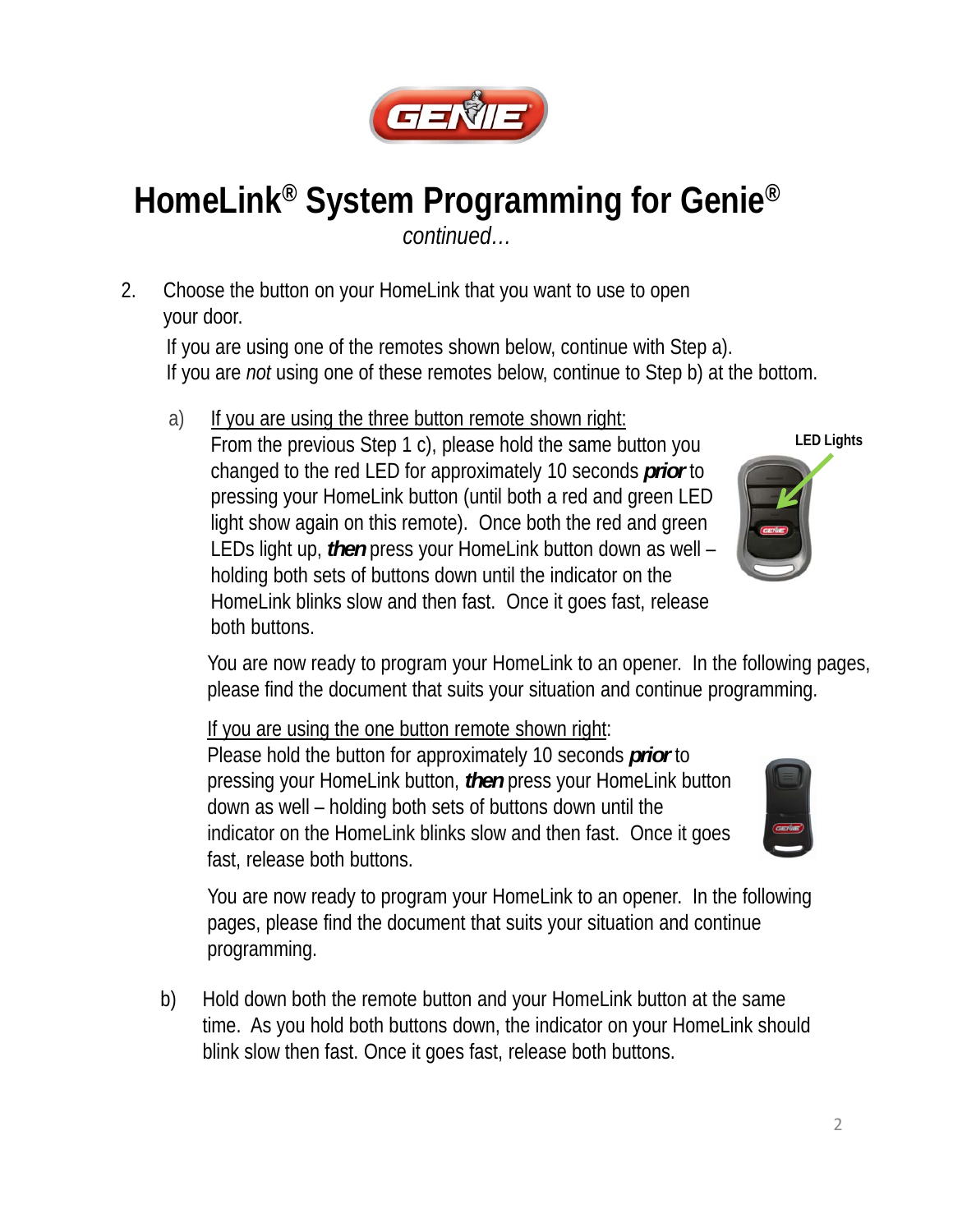

**IntelliG® 1000, IntelliG® 1200, TriloG™ 1200, TriloG™ 1500, GPower™ 900, ReliaG® 650, ReliaG® 850 Manufactured after November 2011**

The label shown right is on the back of the powerhead. Use this instruction if the first 5 digits of the serial number. from this label is 11291 or greater.



#### **Programming HomeLink to a Genie Opener**

- 1. Press and hold the program button  $\overline{P_{\text{RGM}}}$  until the round blue LED  $\bullet$  is on release the button. The long LED will flash purple.
- 2. Press the desired HomeLink button for one second and release. Press that same button again for one second and release. The round LED  $\Box$  and long LED will both turn blue and then turn off.
- 3. Pressing the HomeLink button again will cause the garage door to move.

**NOTE:** If you cannot find your program button on the power head, see the user manual or visit the Genie website for additional assistance.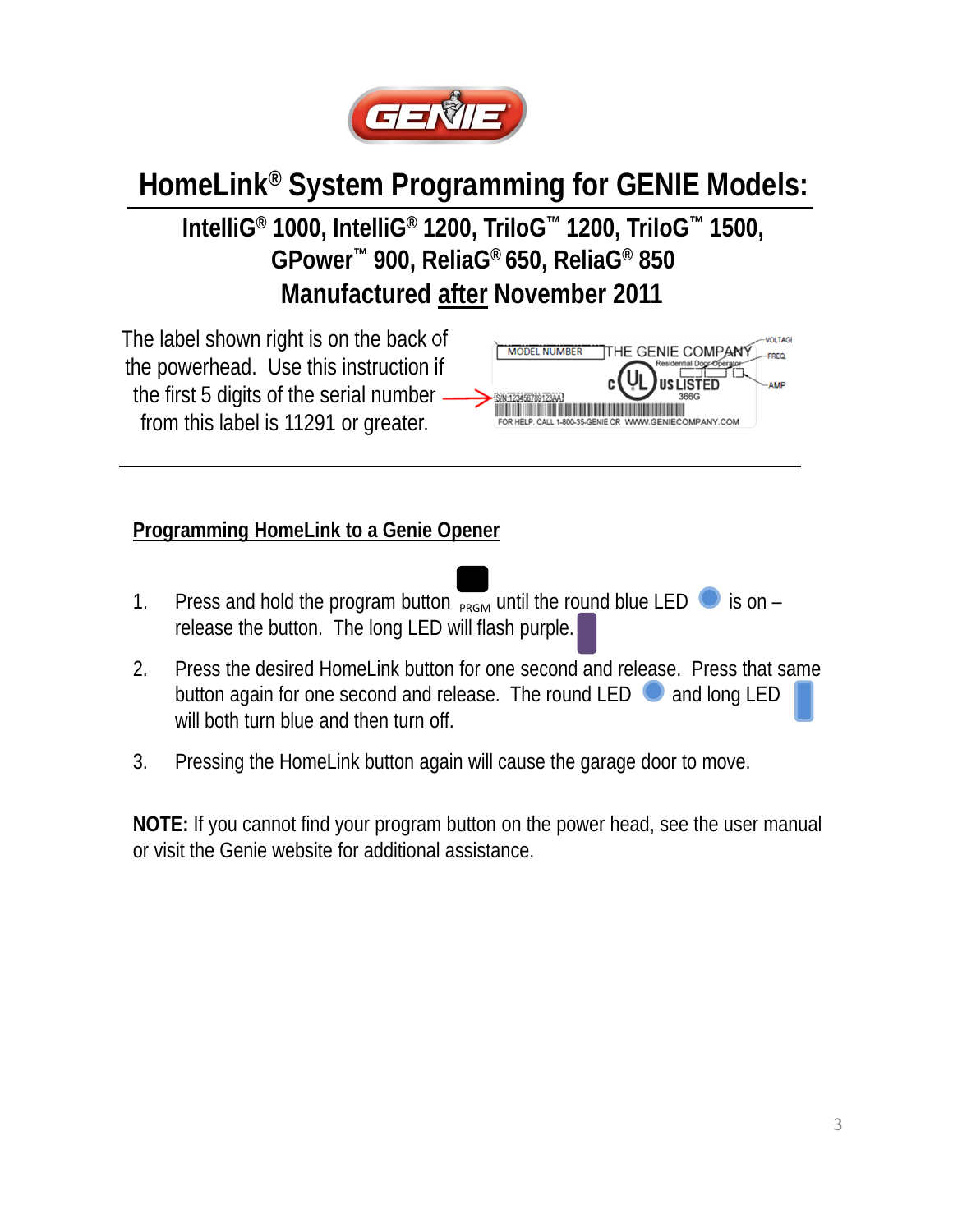

### **IntelliG® 1000, IntelliG® 1200, TriloG™ 1200, TriloG™ 1500, GPower™ 900 Manufactured before November 2011**



#### **Programming HomeLink to a Genie Opener**

- 1. Press and hold the program button  $\frac{1}{P_{\text{RGM}}}$  until the round blue LED  $\bigcirc$  and the long blue LED **are on** – release the button. The round blue LED will be on.
- 2. Press the program button once  $\Box$  the long purple LED will begin flashing PRGM
- 3. Press the desired HomeLink button for one second and release. Press that same button again for one second and release. The long LED will flash blue  $\Box$  and then turn off.
- 4. Pressing the HomeLink button again will cause the garage door to move.

**NOTE:** If you cannot find your program button on the power head, see the user manual or visit the Genie website for additional assistance.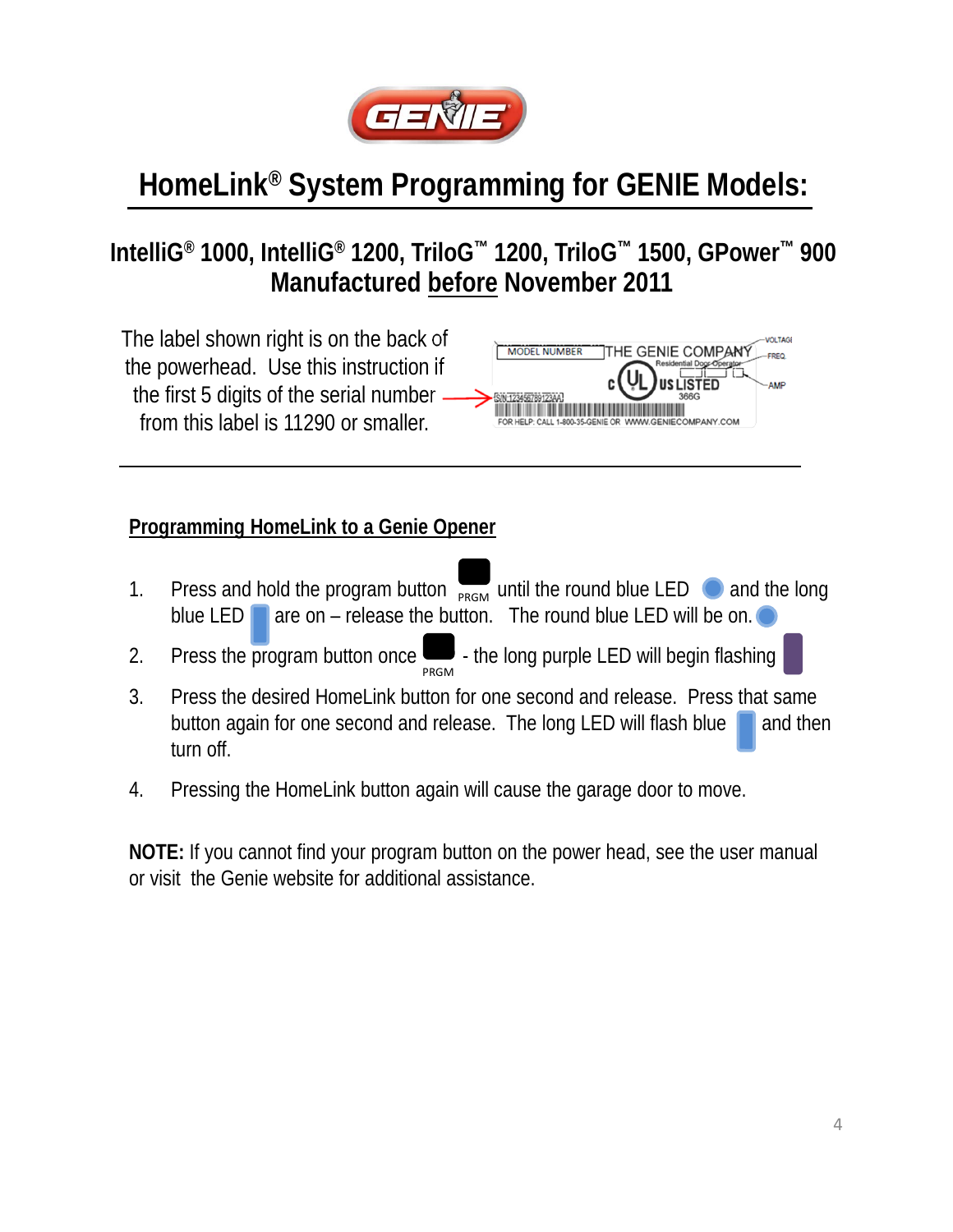

### **IntelliG® 1000, IntelliG® 1200, TriloG™ 1200, TriloG™ 1500, GPower™ 900 Manufactured before July 2011 Learn Window**

The label shown right is on the back of **VOLTAGE MODEL NUMBER** THE GENIE COMPANY the powerhead. Use this instruction if the first 5 digits of the serial number from this label is 11188 or smaller.

#### **Programming HomeLink to a Genie Opener**

- 1. Press and hold the program button  $\overline{PRGM}$  until the round blue LED and the long blue LED  $\Box$  are on – release the button. The round blue LED will be on.
- 2. Press the program button once  $\sum_{PRGM}$  the long purple LED will begin flashing
- 3. Press a **previously learned** Intellicode® 2 transmitter button from model G3T (pictured right) one time. Both the long and round LEDs flash purple.

| __      |  |
|---------|--|
|         |  |
| _<br>'n |  |
|         |  |
|         |  |

- 4. Press the desired HomeLink button for one second and release. Both the long and round LEDs go solid purple.
- 5. Press the desired HomeLink button (again) for one second and release. Both the long and round LEDs change from solid purple to solid blue  $\Box$  and then go out.
- 6. Pressing the HomeLink button again will cause the garage door to move.

**NOTE:** If you cannot find your program button on the power head, see the user manual for your opener or visit the Genie website for additional assistance.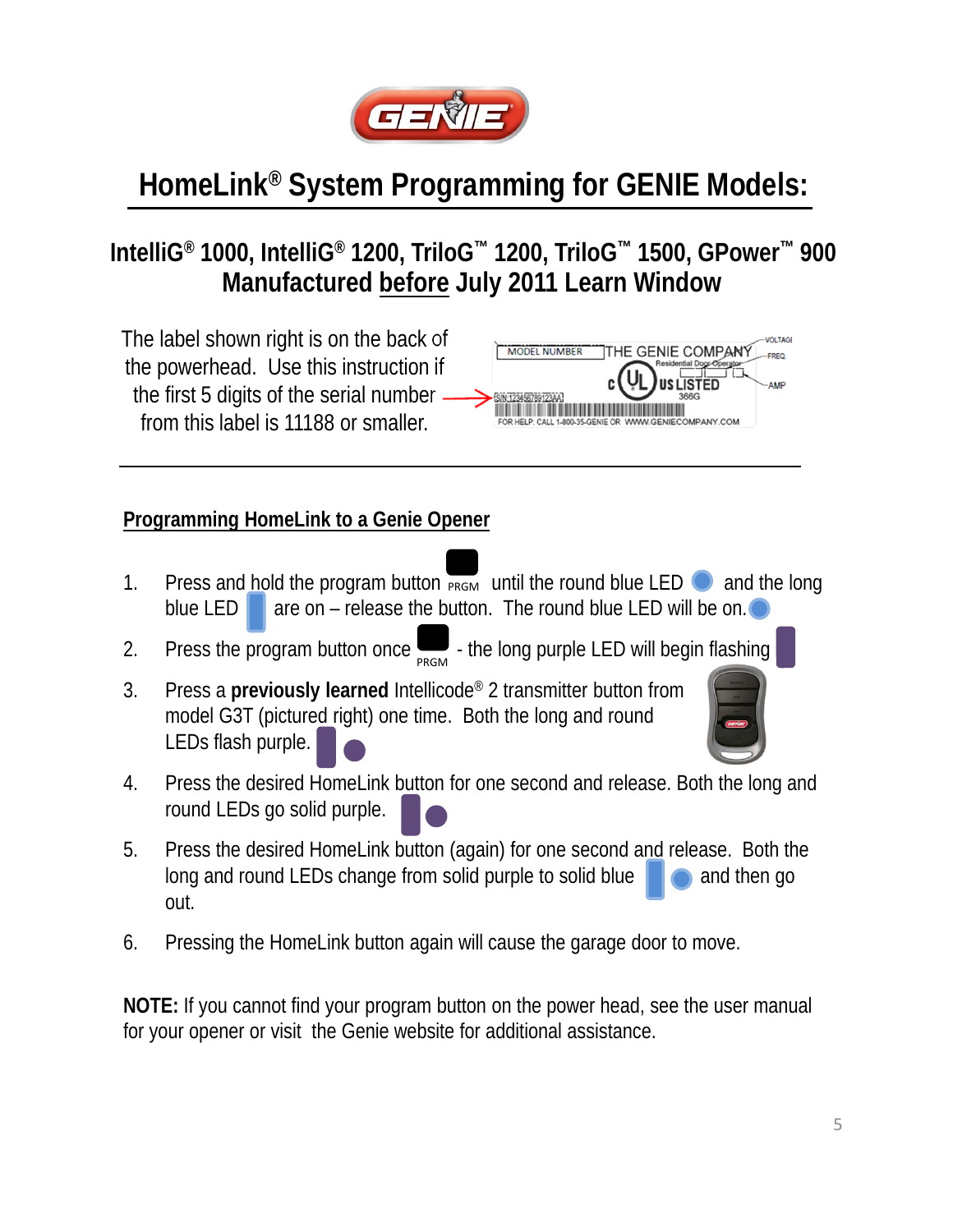

### **IntelliG® 1000, IntelliG® 1200, TriloG™ 1200, TriloG™ 1500 Using an Intelligent Wall Console**

#### **Programming HomeLink to a Genie Opener using an Intelligent Wall Console**

1. To begin, start in the "Opener Setting" feature of the Intelligent Wall Console menu. To access this menu, press the button circled below. Scroll through the menu using the arrows to find heading "Opener Setting". Press the checkmark in the lower right of the screen. Choose the Opener number you are using (Opener 1). Press the checkmark. Use the arrows to scroll to 'Learn Remote". Press the checkmark. The screen will now read "Learn Active", indicating the opener is now ready to receive signals from a remote.



- 2. Press the desired HomeLink button for one second and release. Press that same button again for one second and release. The round LED and long LED will both turn blue and then turn off.
- 3. Pressing the HomeLink button again will cause the garage door to move.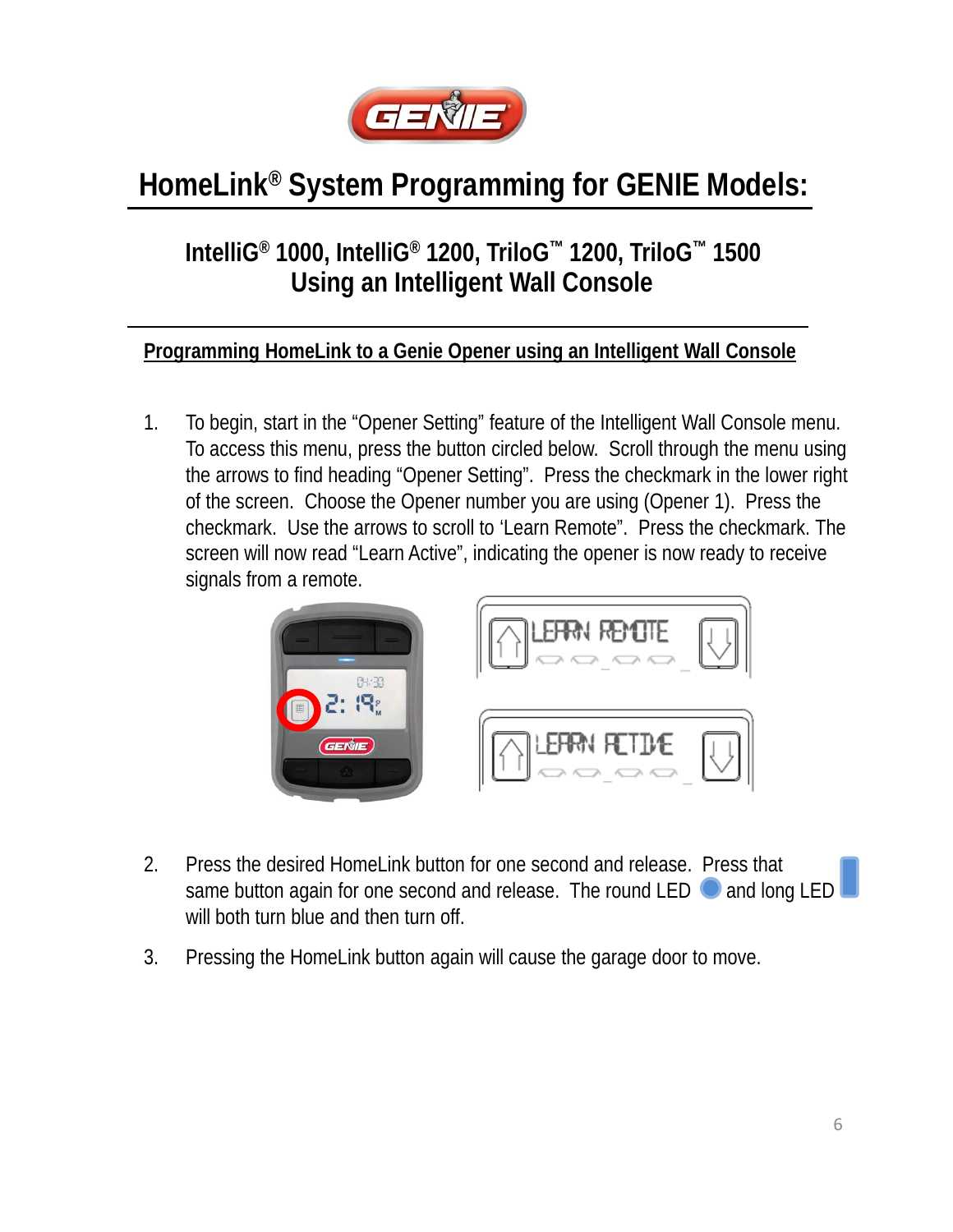

### **ChainLift® 600, BeltLift® 600, ChainLift® 800, BeltLift® 800, ReliaG 600® , ReliaG 800®**

#### **Programming HomeLink to a Genie Opener\***

- 1. Press and release the learn code button  $\bigcirc$  the red LED will begin to blink. CODE
- 2. Press the desired HomeLink button one time. The red LED will stop blinking and stay on.
- 3. Press the desired HomeLink button one more time. The red LED will go out.
- 4. Pressing the HomeLink button again will cause the garage door to move.

**NOTE:** If you cannot find your program button on the power head, see the user manual for your opener or visit the Genie website for additional assistance.